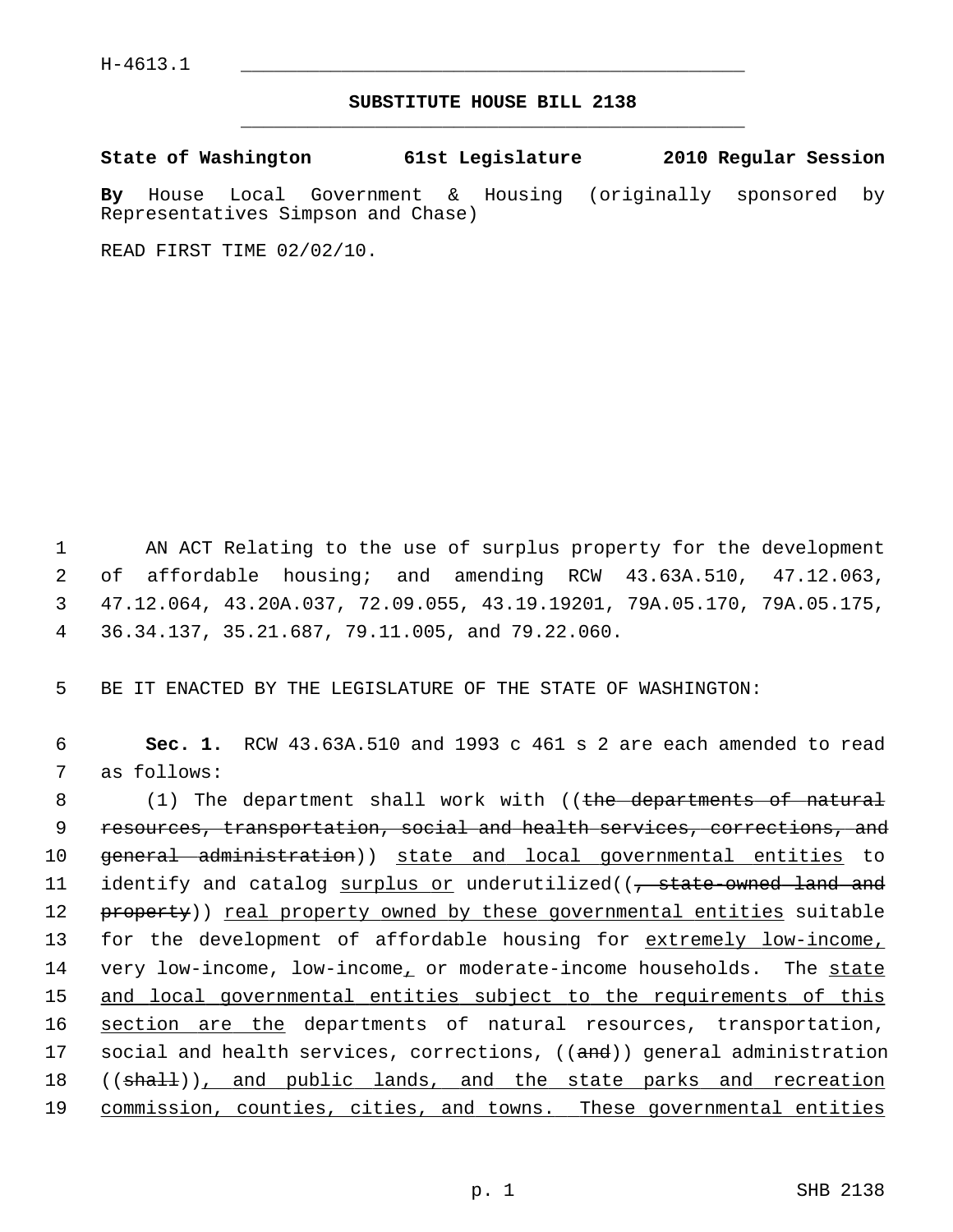must provide an inventory of surplus or underutilized real property 2 that is owned or administered by each ((agency)) governmental entity 3 and is available for lease or sale. Each inventory must contain descriptive information about each property that includes, if known, the contact information for the property and the location, approximate size, sale or lease price and terms, and current zoning classification of the property. Each inventory must be updated at least once a year, and printed and electronic copies of each inventory must be provided 9 upon request. The inventories ((shall)) must be provided to the 10 department by November 1, ((1993)) 2010, with inventory revisions 11 provided each November 1st thereafter.

12 (2) Surplus property for sale by the governmental entities subject to the requirements of this section, and which is suitable for the development of affordable housing, must be offered for at least the first one hundred eighty days after its availability for sale, exclusively to eligible organizations, for the purpose of developing affordable housing. Eligible organizations have the right of first opportunity to obtain these surplus properties by purchase, lease, exchange, or donation, under reasonable option and conveyance conditions, in return for a commitment to provide affordable housing for at least thirty years. Governmental entities subject to this section have the sole authority to determine: (a) Whether or not property is surplus; (b) whether or not the property is suitable for the development of affordable housing for extremely low-income, very low-income, and low-income persons or families; and (c) what constitutes reasonable option and conveyance conditions for the purchase, lease, exchange, or donation of the property.

 (3) A governmental entity that sells real property to an eligible entity under this section may do so at a price that is less than fair market value, provided that the affordable housing developed on the property is occupied solely by individuals or families who are extremely low, very low, or low income.

 (4) Each governmental entity subject to the requirements of this section must develop the criteria and procedures necessary for inventorying surplus property and offering it for sale, lease, exchange, or donation to eligible organizations.

 (5) The department must present a written report to the appropriate committees of the legislature by December 1st of each year regarding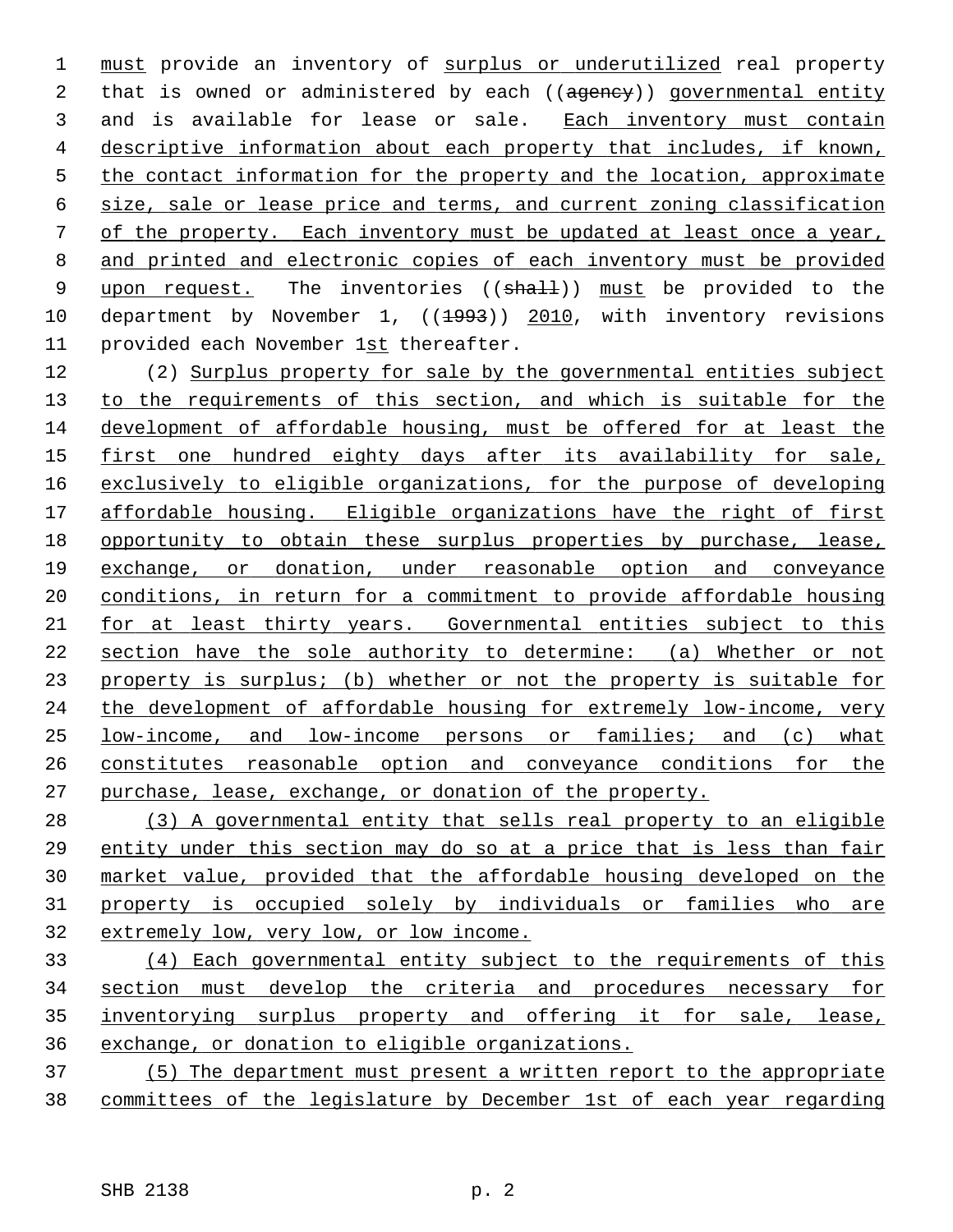the status of the surplus or underutilized real property inventory as required under this section, and which must include a comprehensive listing of all real property subject to the inventory during the preceding year.

 5 (6) Upon written request, the department shall provide a copy of 6 the inventory of state-owned and publicly owned lands and buildings to 7 parties interested in developing ((the sites)) property for affordable 8 housing.

9  $((+3))$   $(7)$  As used in this section:

10 (a) "Affordable housing" means residential housing that is rented 11 or owned by a person who qualifies as  $((a))$  an extremely low-income, 12 very low-income, low-income, or moderate-income household or who is 13 from a special needs population, and whose monthly housing costs, 14 including utilities other than telephone, do not exceed thirty percent 15 of the household's monthly income.

16 (b) "Very low-income household" means a single person, family, or 17 unrelated persons living together whose income is at or below fifty 18 percent of the median income, adjusted for household size, for the 19 county where the affordable housing is located.

20 (c) "Low-income household" means a single person, family, or 21 unrelated persons living together whose income is more than fifty 22 percent but is at or below eighty percent of the median income where 23 the affordable housing is located.

24 (d) "Moderate-income household" means a single person, family, or 25 unrelated persons living together whose income is more than eighty 26 percent but is at or below one hundred fifteen percent of the median 27 income where the affordable housing is located.

 (e) "Eligible organization" means any city, town, or county government, local housing authority, public development authority, community renewal agency, regional support network established under chapter 71.24 RCW, nonprofit community or neighborhood-based organization, federally recognized Indian tribe in the state of Washington, or regional or statewide nonprofit housing assistance organization, each having experience in the development of affordable 35 housing.

36 (f) "Real property" means land, buildings, or buildings and land. 37 (g) "Extremely low-income household" means a single person, family,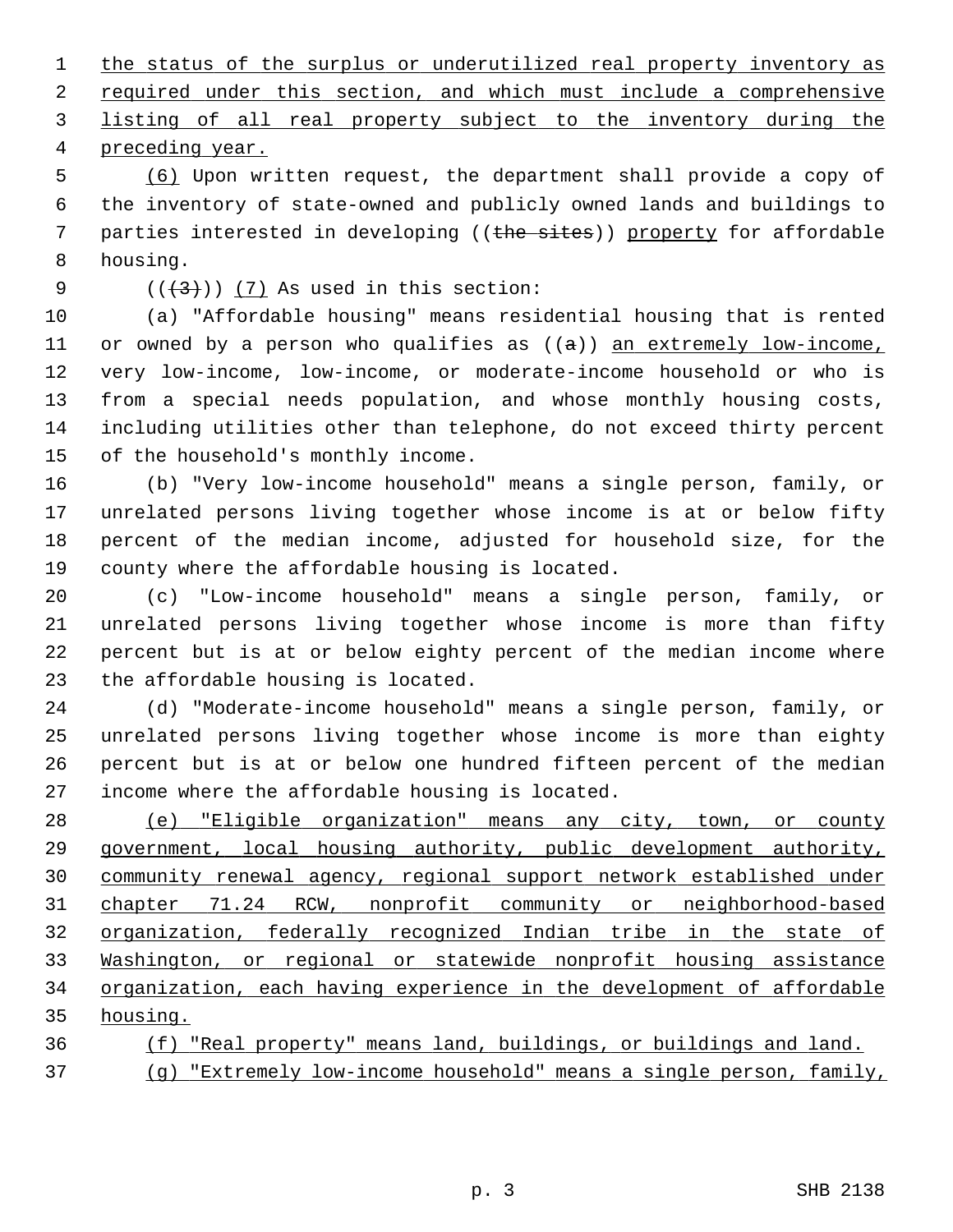1 or unrelated persons living together whose income is at or below thirty 2 percent of the median income, adjusted for household size, for the 3 county where the affordable housing is located.

 4 **Sec. 2.** RCW 47.12.063 and 2006 c 17 s 2 are each amended to read 5 as follows:

 6 (1) It is the intent of the legislature to continue the 7 department's policy giving priority consideration to abutting property 8 owners in agricultural areas when disposing of property through its 9 surplus property program under this section. With respect to surplus 10 property in nonagricultural areas that is suitable for residential use, 11 the department shall give priority to selling, leasing, exchanging, or 12 donating the property to a public entity or private nonprofit entity 13 dedicated to the development of affordable housing for extremely low-14 income, very low-income, low-income, or moderate-income households, 15 consistent with the requirements of this section and RCW 43.63A.510.

16 (2) Whenever the department determines that any real property owned 17 by the state of Washington and under the jurisdiction of the department 18 is no longer required for transportation purposes and that it is in the 19 public interest to do so, the department may sell, lease, or exchange 20 the property or exchange it in full or part consideration for land or 21 improvements or for construction of improvements ((at fair market value 22  $\pm$ o)). Except as authorized in (j) of this subsection, the department 23 must receive fair market value for any such sale, lease, or exchange. 24 The department may engage in the sale, lease, or exchange of its 25 surplus property with any of the following governmental entities or 26 persons:

27 (a) Any other state agency;

28 (b) The city or county in which the property is situated;

29 (c) Any other municipal corporation;

30 (d) Regional transit authorities created under chapter 81.112 RCW;

31 (e) The former owner of the property from whom the state acquired 32 title;

33 (f) In the case of residentially improved property, a tenant of the 34 department who has resided thereon for not less than six months and who 35 is not delinquent in paying rent to the state;

36 (g) Any abutting private owner but only after each other abutting 37 private owner (if any), as shown in the records of the county assessor,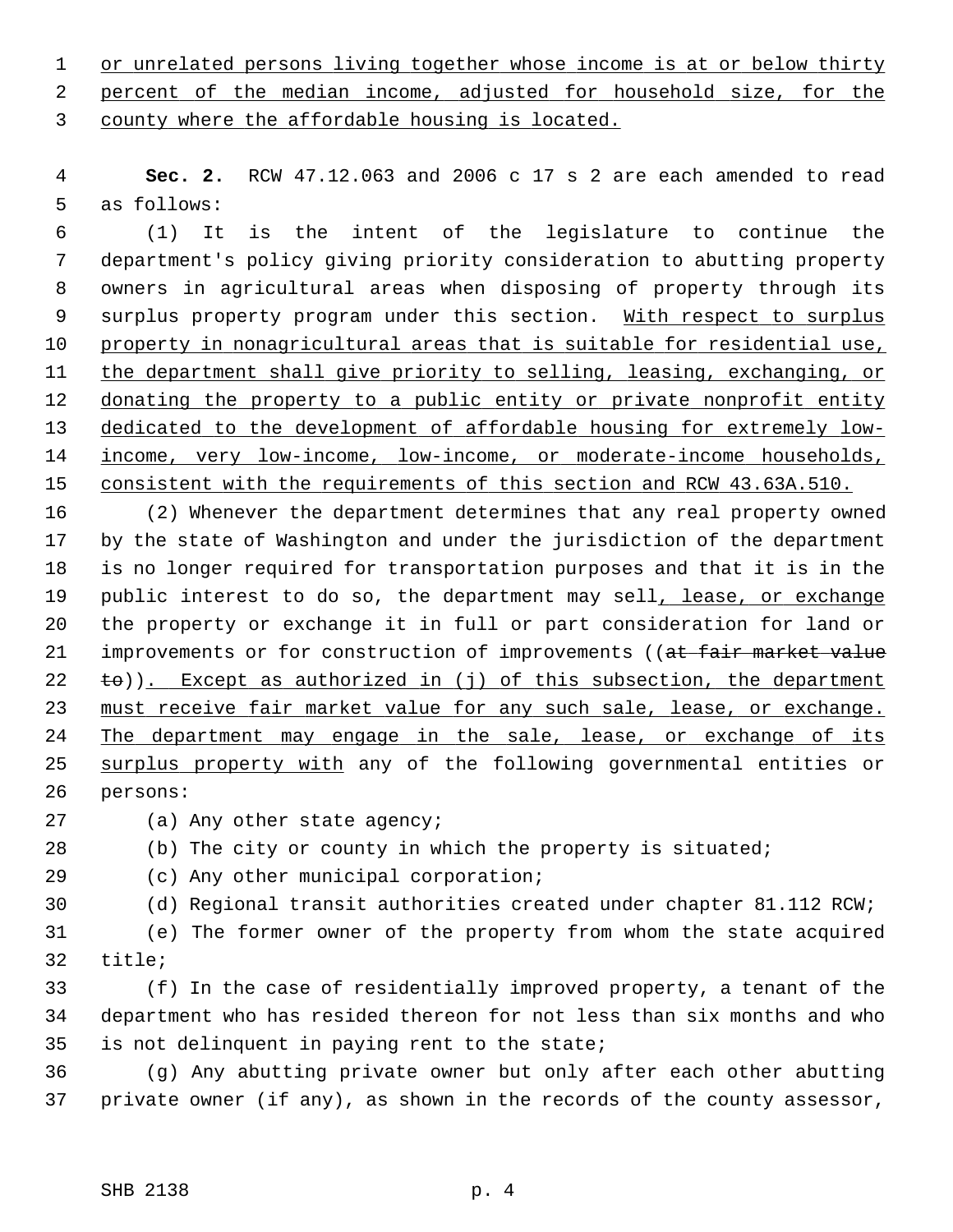1 is notified in writing of the proposed sale. If more than one abutting 2 private owner requests in writing the right to purchase the property 3 within fifteen days after receiving notice of the proposed sale, the 4 property shall be sold at public auction in the manner provided in RCW 5 47.12.283;

 6 (h) To any person through the solicitation of written bids through 7 public advertising in the manner prescribed by RCW 47.28.050;

 8 (i) To any other owner of real property required for transportation 9 purposes;

10 (j) In the case of property suitable for residential use, any 11 nonprofit organization dedicated to providing affordable housing to 12 extremely low-income, very low-income, low-income, and moderate-income 13 households as defined in RCW 43.63A.510 and is eligible to receive 14 assistance through the Washington housing trust fund created in chapter 15 43.185 RCW. The department may sell, lease, exchange, or donate the 16 property for less than fair market value under this subsection  $(2)(j)$ 17 if the affordable housing to be developed on the property is to be 18 occupied exclusively by extremely low-income, very low-income, or low-19 income households as provided in RCW 43.63A.510; or

20 (k) A federally recognized Indian tribe within whose reservation 21 boundary the property is located.

22 (3) Sales to purchasers may at the department's option be for cash, 23 by real estate contract, or exchange of land or improvements. 24 Transactions involving the construction of improvements must be 25 conducted pursuant to chapter 47.28 RCW or Title 39 RCW, as applicable, 26 and must comply with all other applicable laws and rules.

27 (4) Conveyances made pursuant to this section shall be by deed 28 executed by the secretary of transportation and shall be duly 29 acknowledged.

30 (5) Unless otherwise provided, all moneys received pursuant to the 31 provisions of this section less any real estate broker commissions paid 32 pursuant to RCW 47.12.320 shall be deposited in the motor vehicle fund.

33 **Sec. 3.** RCW 47.12.064 and 1995 c 399 s 121 are each amended to 34 read as follows:

35 (1) In accordance with RCW 43.63A.510, the department shall 36 identify and catalog real property that is no longer required for 37 department purposes and is suitable for the development of affordable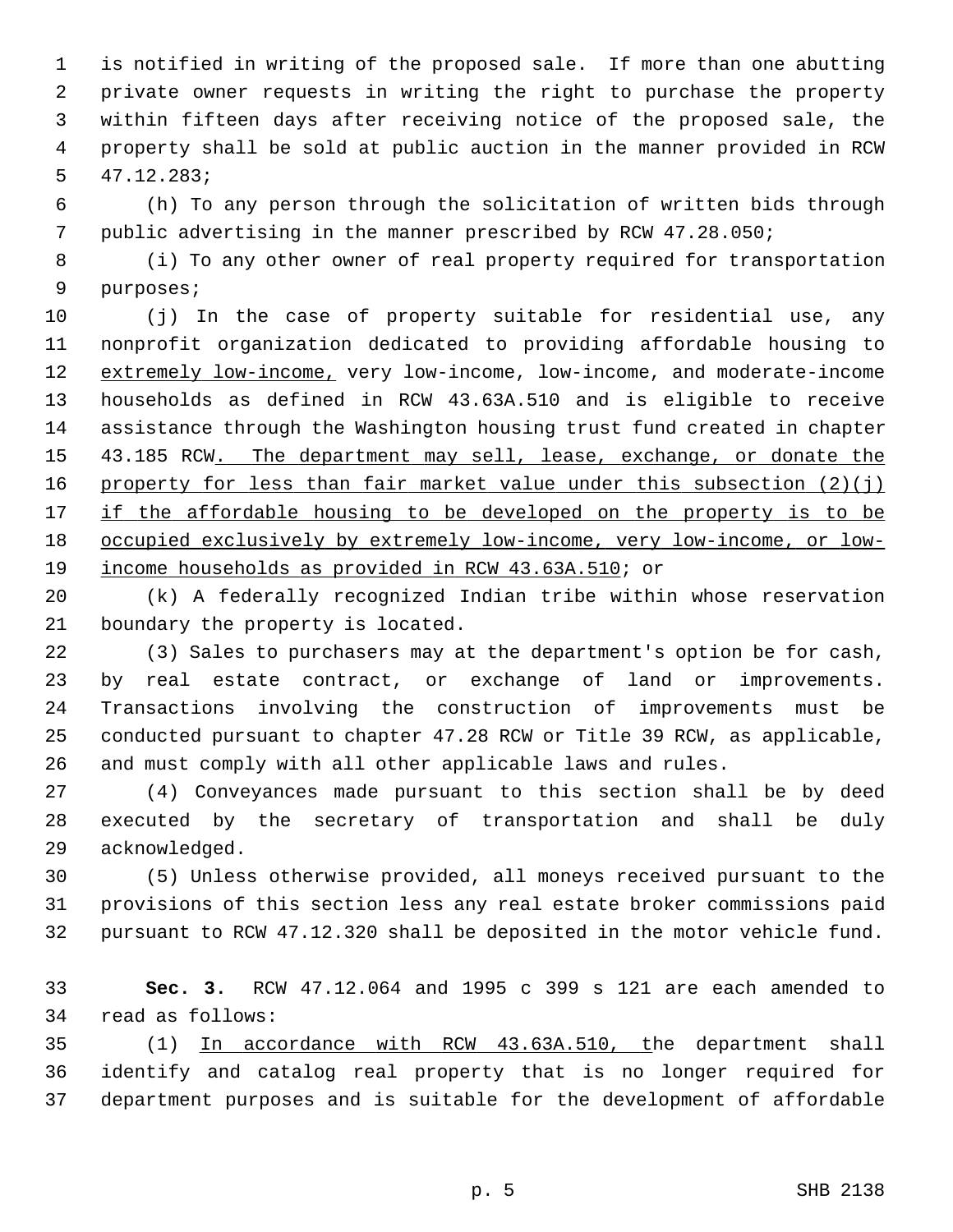1 housing for extremely low-income, very low-income, low-income, and 2 moderate-income households as defined in RCW 43.63A.510. The inventory 3 shall include the location, approximate size, and current zoning 4 classification of the property. The department shall provide a copy of 5 the inventory to the department of ((community, trade, and economic 6 development)) commerce by November 1, ((1993)) 2010, and every November 7 1st thereafter.

8 (2) By November 1st of each year, beginning in ((1994)) 2011, the 9 department shall purge the inventory of real property of sites that are 10 no longer available for the development of affordable housing. The 11 department shall include an updated listing of real property that has 12 become available since the last update. As used in this section, "real 13 property" means buildings, land, or buildings and land.

14 **Sec. 4.** RCW 43.20A.037 and 1995 c 399 s 65 are each amended to 15 read as follows:

16 (1) In accordance with RCW 43.63A.510, the department shall 17 identify and catalog real property that is no longer required for 18 department purposes and is suitable for the development of affordable 19 housing for extremely low-income, very low-income, and moderate-income 20 households as defined in RCW 43.63A.510. The inventory shall include 21 the location, approximate size, and current zoning classification of 22 the property. The department shall provide a copy of the inventory to 23 the department of ((community, trade, and economic development)) 24 commerce by November 1, ((1993)) 2010, and every November 1st 25 thereafter.

26 (2) By November 1st of each year, beginning in ((1994)) 2011, the 27 department shall purge the inventory of real property of sites that are 28 no longer available for the development of affordable housing. The 29 department shall include an updated listing of real property that has 30 become available since the last update. As used in this section, "real 31 property" means buildings, land, or buildings and land.

 (3) In selling, transferring, or otherwise disposing of surplus or under utilized property, the department shall give priority to selling, leasing, exchanging, or donating the property to a public or private entity dedicated to the development of affordable housing for extremely low-income, very low-income, low-income, or moderate-income households, consistent with RCW 43.63A.510. The department may sell, lease,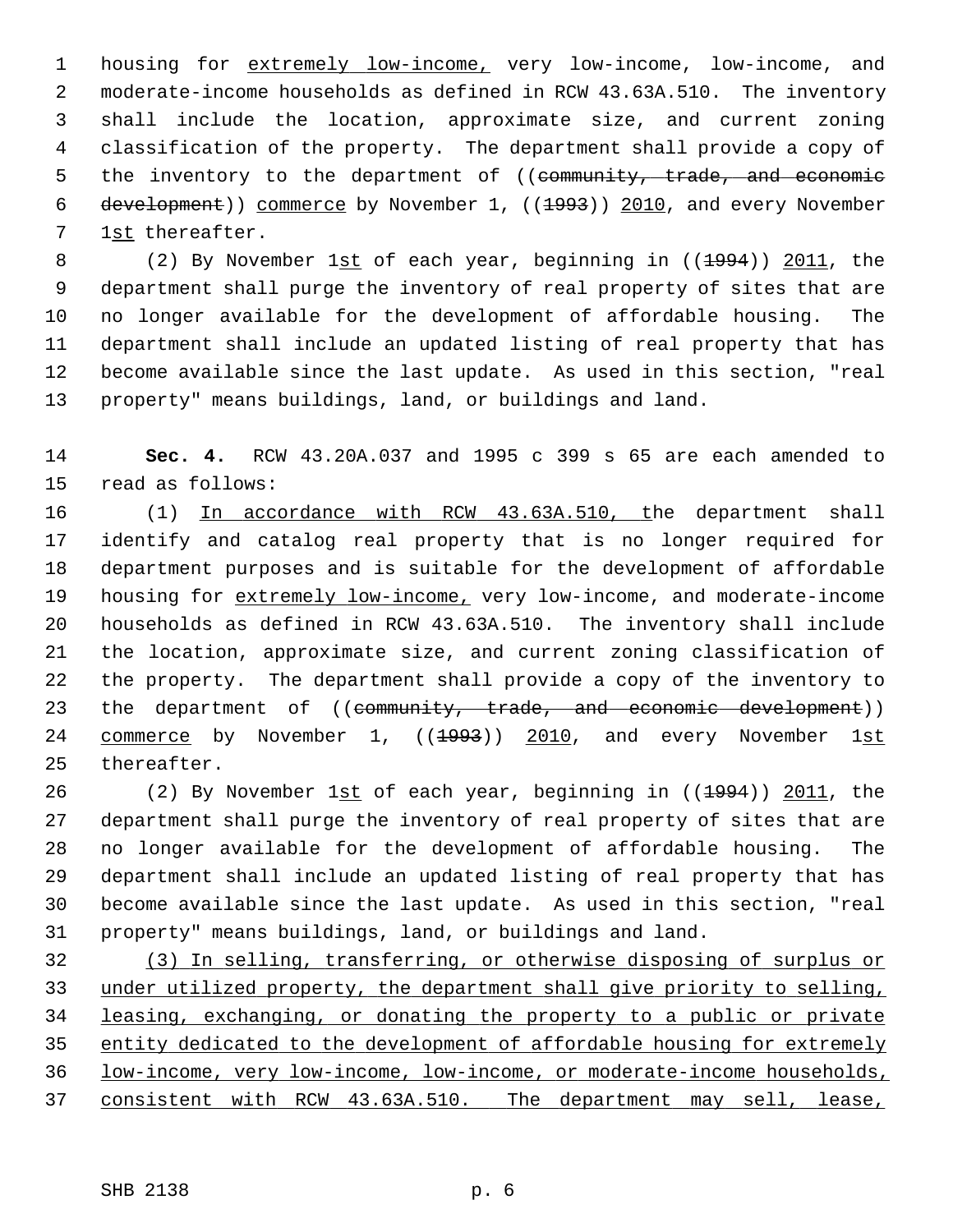exchange, or donate the property for less than fair market value if the affordable housing to be developed on the property is to be occupied exclusively by extremely low-income, very low-income, or low-income households as provided in RCW 43.63A.510.

 5 **Sec. 5.** RCW 72.09.055 and 1995 c 399 s 202 are each amended to 6 read as follows:

 7 (1) In accordance with RCW 43.63A.510, the department shall 8 identify and catalog real property that is no longer required for 9 department purposes and is suitable for the development of affordable 10 housing for extremely low-income, very low-income, low-income, and 11 moderate-income households as defined in RCW 43.63A.510. The inventory 12 shall include the location, approximate size, and current zoning 13 classification of the property. The department shall provide a copy of 14 the inventory to the department of ((community, trade, and economic 15 development)) commerce by November 1, ((1993)) 2010, and every November 16 1st thereafter.

17 (2) By November 1st of each year, beginning in ((<del>1994</del>)) 2011, the 18 department shall purge the inventory of real property of sites that are 19 no longer available for the development of affordable housing. The 20 department shall include an updated listing of real property that has 21 become available since the last update. As used in this section, "real 22 property" means buildings, land, or buildings and land.

 (3) In selling, transferring, or otherwise disposing of surplus or under utilized property, the department shall give priority to selling, leasing, exchanging, or donating the property to a public or private entity dedicated to the development of affordable housing for very low- income, low-income, or moderate-income households, consistent with RCW 43.63A.510. The department may sell, lease, exchange, or donate the property for less than fair market value if the affordable housing to be developed on the property is to be occupied exclusively by extremely low-income, very low-income, or low-income households as provided in RCW 43.63A.510.

33 **Sec. 6.** RCW 43.19.19201 and 1995 c 399 s 64 are each amended to 34 read as follows:

35 (1) In accordance with RCW 43.63A.510, the department of general 36 administration shall identify and catalog real property that is no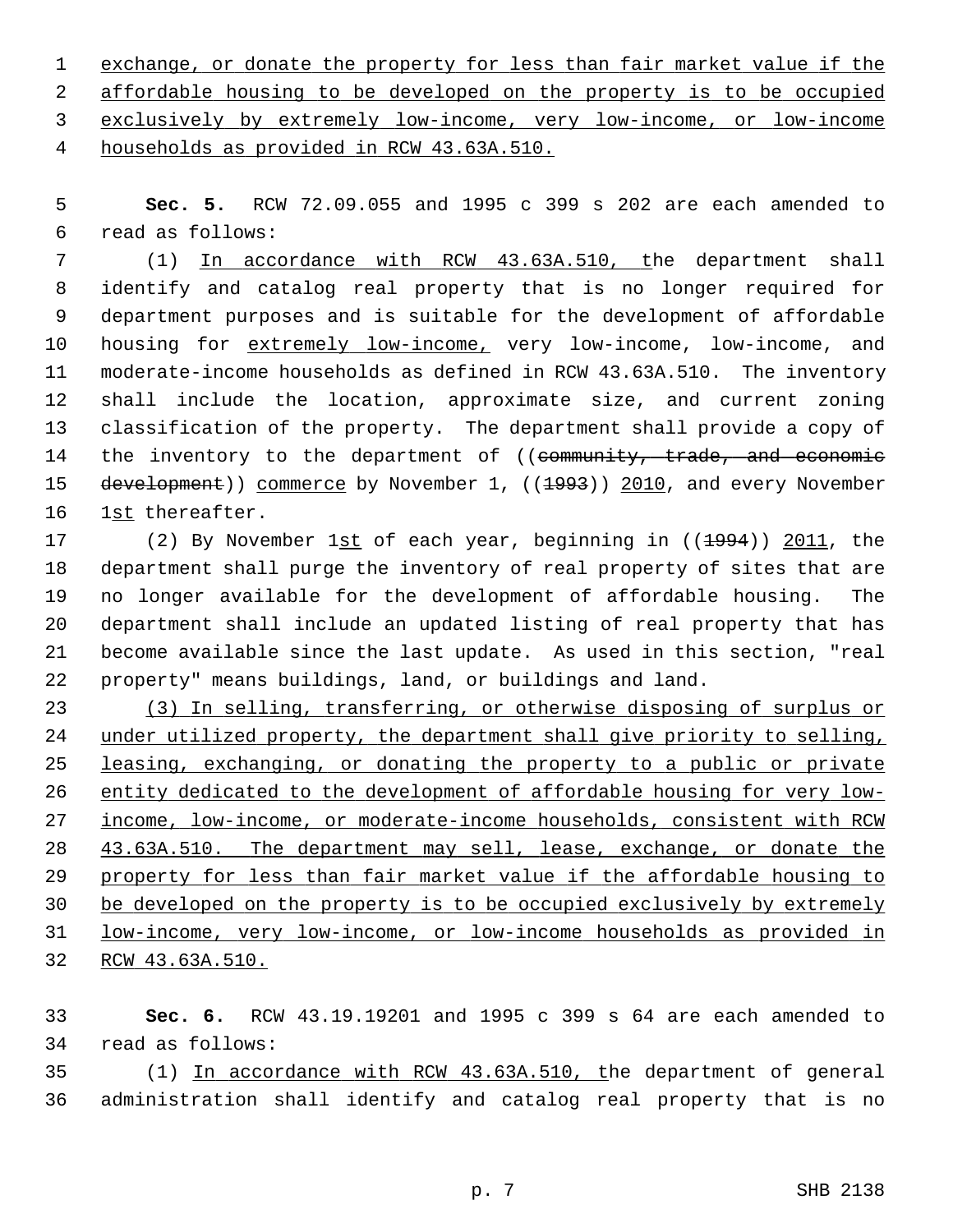1 longer required for department purposes and is suitable for the 2 development of affordable housing for extremely low-income, very low- 3 income, low-income, and moderate-income households as defined in RCW 4 43.63A.510. The inventory shall include the location, approximate 5 size, and current zoning classification of the property. The 6 department of general administration shall provide a copy of the 7 inventory to the department of ((community, trade, and economic 8 development)) commerce by November 1, ((1993)) 2010, and every November 9 1st thereafter.

10 (2) By November 1st of each year, beginning in ((<del>1994</del>)) 2011, the 11 department of general administration shall purge the inventory of real 12 property of sites that are no longer available for the development of 13 affordable housing. The department shall include an updated listing of 14 real property that has become available since the last update. As used 15 in this section, "real property" means buildings, land, or buildings 16 and land.

 (3) In selling, transferring, or otherwise disposing of surplus or under utilized property, the department shall give priority to selling, leasing, exchanging, or donating the property to a public or private entity dedicated to the development of affordable housing for extremely low-income, very low-income, low-income, or moderate-income households, consistent with RCW 43.63A.510. The department may sell, lease, exchange, or donate the property for less than fair market value if the affordable housing to be developed on the property is to be occupied exclusively by extremely low-income, very low-income, or low-income households as provided in RCW 43.63A.510.

27 **Sec. 7.** RCW 79A.05.170 and 1991 sp.s. c 13 s 23 are each amended 28 to read as follows:

29 (1) In selling, transferring, or otherwise disposing of surplus or underutilized real property, the commission shall give priority to selling, leasing, exchanging, or donating the property to a public or private entity dedicated to the development of affordable housing for extremely low-income, very low-income, low-income, or moderate-income households, consistent with RCW 43.63A.510. The commission may sell, lease, exchange, or donate the property for less than fair market value if the affordable housing to be developed on the property is to be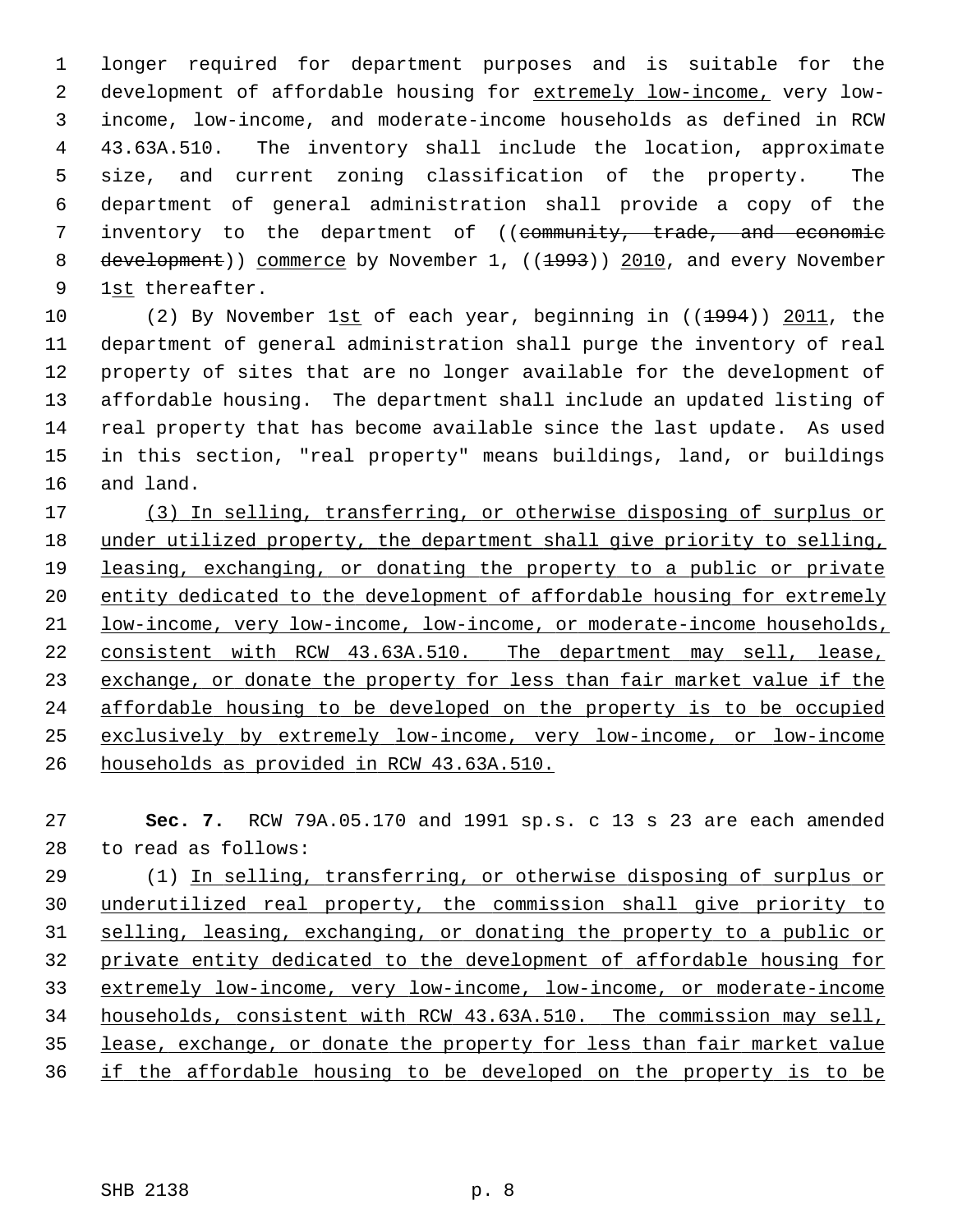1 occupied exclusively by extremely low-income, very low-income, or low-

2 income households as provided in RCW 43.63A.510.

 3 (2) Except for those lands subject to RCW 43.63A.510, any lands 4 owned by the ((state parks and recreation)) commission, which are 5 determined to be surplus to the needs of the state for development for 6 state park purposes and which the commission proposes to deed to a 7 local government or other entity, shall be accompanied by a clause 8 requiring that if the land is not used for outdoor recreation purposes, 9 ownership of the land shall revert to the ((state parks and 10 recreation)) commission.

11 ( $((2)$  The state parks and recreation commission,)) (a) In cases 12 where land subject to such a reversionary clause is proposed for use or 13 disposal for purposes other than recreation, the commission shall 14 require that, if the land is surplus to the needs of the commission for 15 park purposes at the time the commission becomes aware of its proposed 16 use for nonrecreation purposes, the holder of the land or property 17 shall reimburse the commission for the release of the reversionary 18 interest in the land. The reimbursement shall be in the amount of the 19 fair market value of the reversionary interest as determined by a 20 qualified appraiser agreeable to the commission. Appraisal costs shall 21 be borne by the local entity which holds title to the land.

22 ( $(\overline{3})$ ) (b) Any funds generated under a reimbursement under this 23 section shall be deposited in the parkland acquisition account which is 24 hereby created in the state treasury. Moneys in this account are to be 25 used solely for the purchase or acquisition of property for use as 26 state park property by the commission, as directed by the legislature; 27 all such funds shall be subject to legislative appropriation.

 (3) In accordance with RCW 43.63A.510, the commission shall identify and catalog real property that is no longer required for commission purposes and is suitable for the development of affordable housing for extremely low-income, very low-income, low-income, and moderate-income households as defined in RCW 43.63A.510. The inventory must include the location, approximate size, and current zoning classification of the property. The commission shall provide a copy of the inventory to the department of commerce by November 1, 2010, and every November 1st thereafter. By November 1st of each year, beginning in 2011, the commission shall purge the inventory of real property of sites that are no longer available for the development of affordable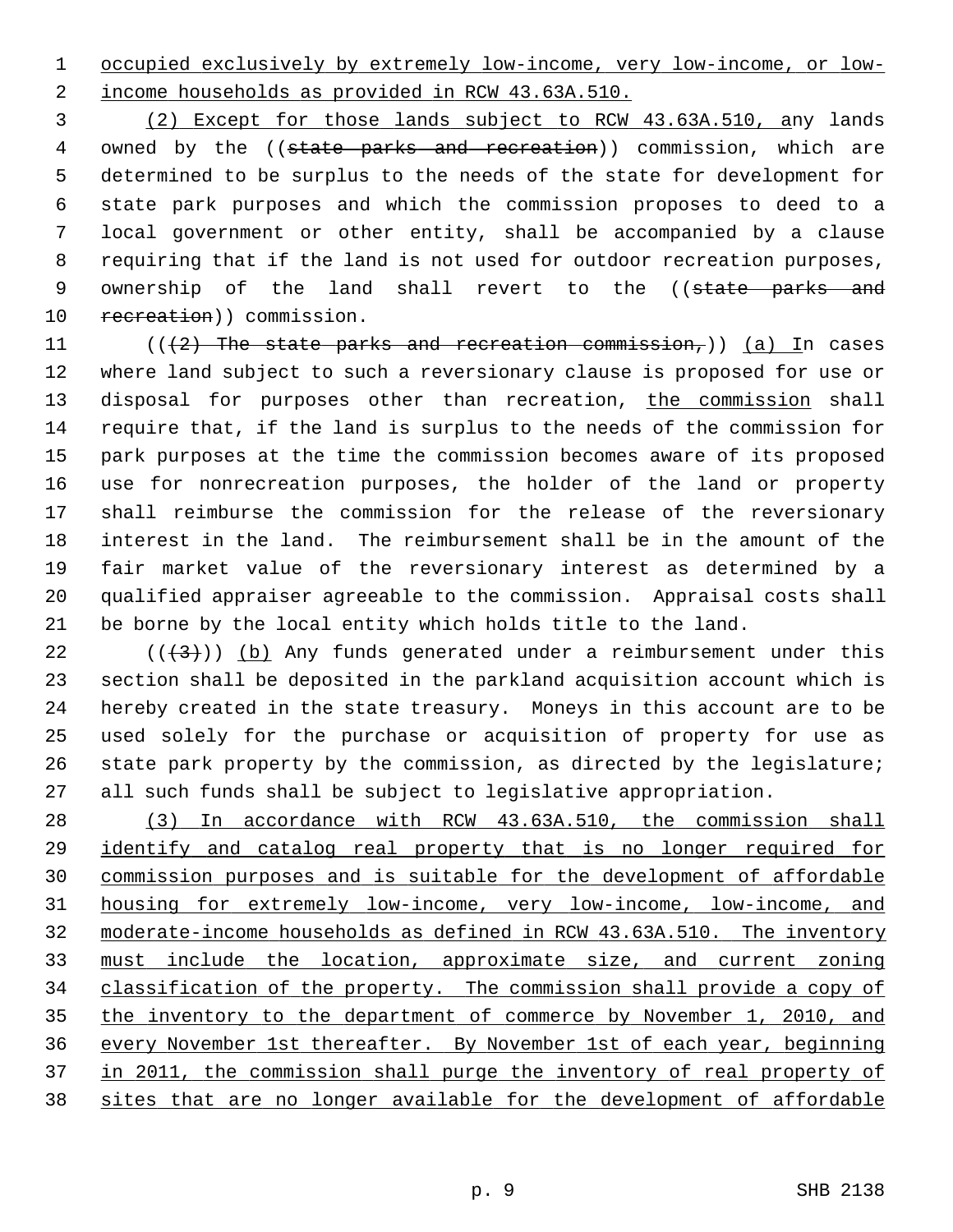| 1 housing. The commission shall include an updated listing of real      |  |  |  |  |  |  |  |
|-------------------------------------------------------------------------|--|--|--|--|--|--|--|
| 2 property that has become available since the last update. As used in  |  |  |  |  |  |  |  |
| 3 this section, "real property" means buildings, land, or buildings and |  |  |  |  |  |  |  |
| 4 land.                                                                 |  |  |  |  |  |  |  |

 5 **Sec. 8.** RCW 79A.05.175 and 2007 c 145 s 1 are each amended to read 6 as follows:

 7 Except for those lands subject to RCW 43.63A.510 and 79A.05.170(1), 8 whenever the commission finds that any land under its control cannot 9 advantageously be used for park purposes, it is authorized to dispose 10 of such land by the method provided in this section or by the method 11 provided in RCW 79A.05.170. If such lands are school or other grant 12 lands, control thereof shall be relinquished by resolution of the 13 commission to the proper state officials. If such lands were acquired 14 under restrictive conveyances by which the state may hold them only so 15 long as they are used for park purposes, they may be returned to the 16 donor or grantors by the commission. All other such lands may be 17 either sold by the commission to the highest bidder or exchanged for 18 other lands of equal value by the commission, and all conveyance 19 documents shall be executed by the governor. All such exchanges shall 20 be accompanied by a transfer fee, to be set by the commission and paid 21 by the other party to the transfer; such fee shall be paid into the 22 parkland acquisition account established under RCW 79A.05.170. The 23 commission may accept sealed bids, electronic bids, or oral bids at 24 auction. Bids on all sales shall be solicited at least twenty days in 25 advance of the sale date by an advertisement appearing at least once a 26 week for two consecutive weeks in a newspaper of general circulation in 27 the county in which the land to be sold is located. If the commission 28 feels that no bid received adequately reflects the fair value of the 29 land to be sold, it may reject all bids, and may call for new bids. 30 All proceeds derived from the sale of such park property shall be paid 31 into the park land acquisition account. All land considered for 32 exchange shall be evaluated by the commission to determine its 33 adaptability to park usage. The equal value of all lands exchanged 34 shall first be determined by the appraisals to the satisfaction of the 35 commission. No sale or exchange of state park lands shall be made 36 without the unanimous consent of the commission.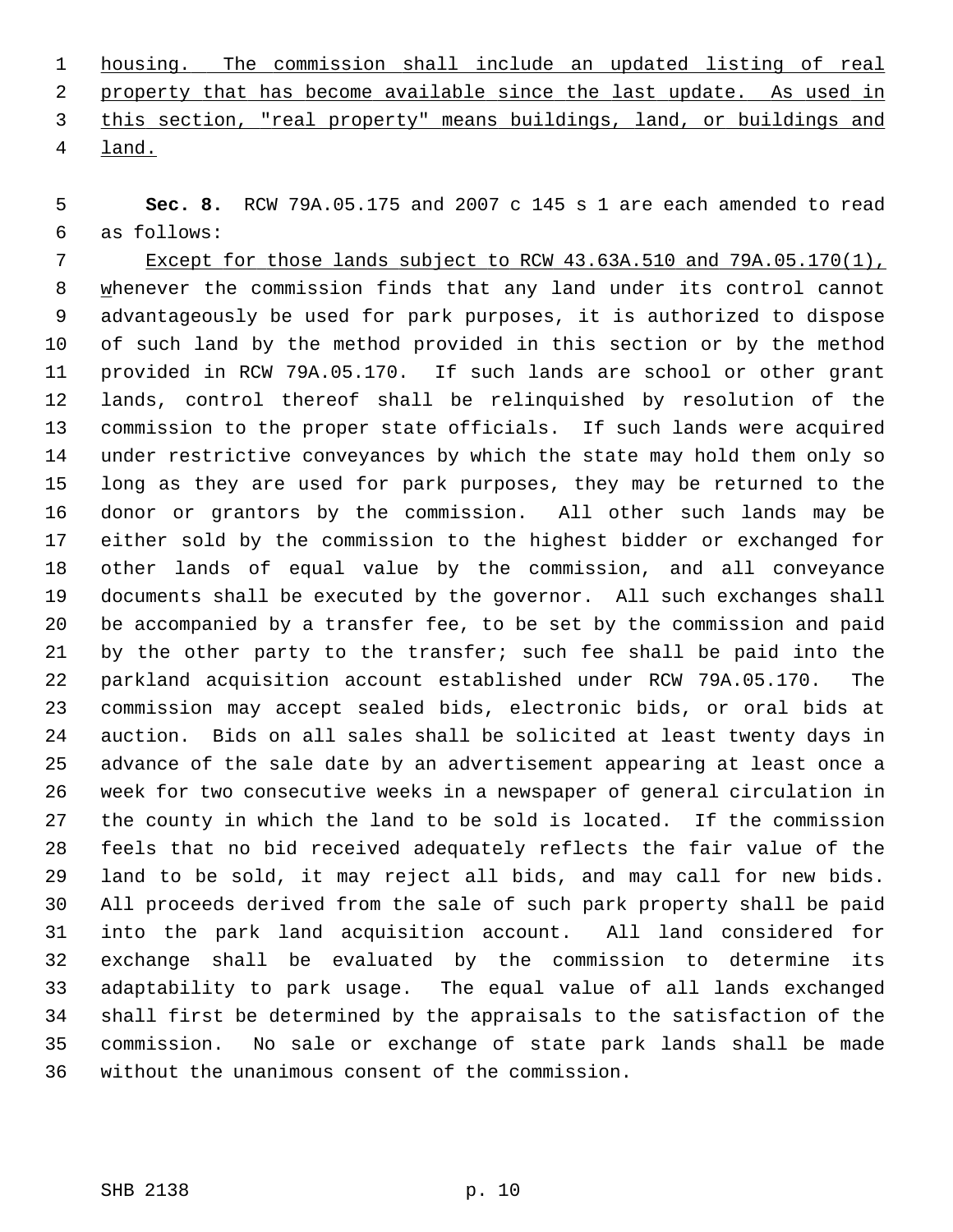1 **Sec. 9.** RCW 36.34.137 and 1993 c 461 s 5 are each amended to read 2 as follows:

 3 (1) In selling, transferring, or otherwise disposing of surplus or underutilized real property, every county shall give priority to selling, leasing, exchanging, or donating the property to a public or private entity dedicated to the development of affordable housing for extremely low-income, very low-income, low-income, or moderate-income households, consistent with RCW 43.63A.510. A county may sell, lease exchange, or donate the property for less than fair market value if the affordable housing to be developed on the property is to be occupied exclusively by extremely low-income, very low-income, or low-income households as provided in RCW 43.63A.510.

13 (2) In accordance with RCW 43.63A.510, every county shall identify 14 and catalog real property owned by the county that is no longer 15 required for its purposes and is suitable for the development of 16 affordable housing for extremely low-income, very low-income, low-17 income, and moderate-income households as defined in RCW 43.63A.510. 18 The inventory shall include the location, approximate size, and current 19 zoning classification of the property. Every county shall provide a 20 copy of the inventory to the department of ((community development)) 21 commerce by November 1, ((<del>1993</del>)) 2010, with inventory revisions each 22 November 1st thereafter.

23 ( $(\frac{2}{2})$ ) (3) By November 1st of each year, beginning in ( $(\frac{1994}{2})$ ) 24 2011, every county shall purge the inventory of real property of sites 25 that are no longer available for the development of affordable housing. 26 The inventory revision shall include an updated listing of real 27 property that has become available since the last update. As used in 28 this section, "real property" means buildings, land, or buildings and 29 land.

30 **Sec. 10.** RCW 35.21.687 and 1995 c 399 s 37 are each amended to 31 read as follows:

32 (1) In selling, transferring, or otherwise disposing of surplus or underutilized real property, every city and town, including every code city operating under Title 35A RCW, shall give priority to selling, leasing, exchanging, or donating the property to a public or private entity dedicated to the development of affordable housing for extremely low-income, very low-income, low-income, or moderate-income households,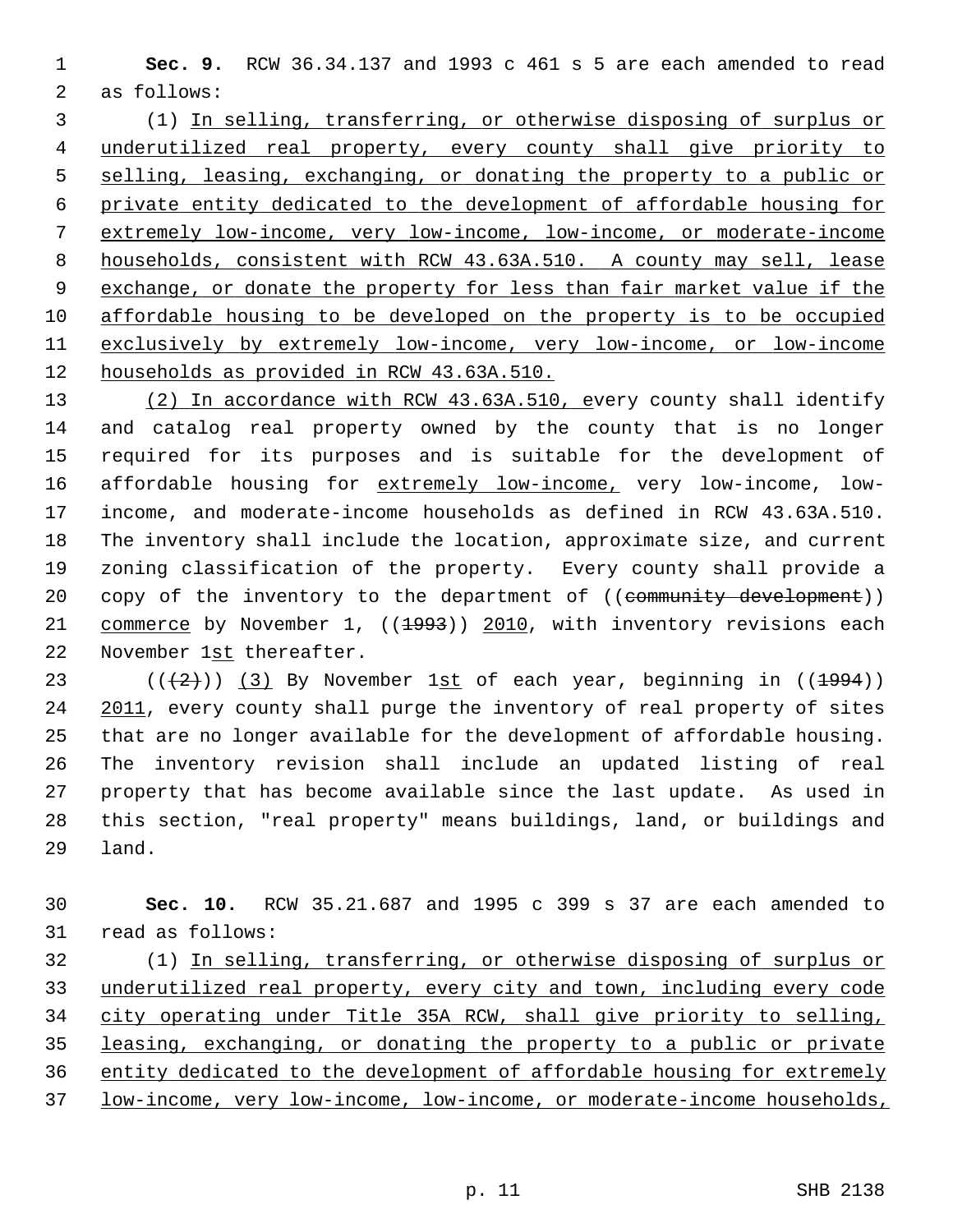consistent with RCW 43.63A.510. A city, town, or code city may sell, lease, exchange, or donate the property for less than fair market value if the affordable housing to be developed on the property is to be occupied exclusively by extremely low-income, very low-income, or low- income households as provided in RCW 43.63A.510.

 6 (2) In accordance with RCW 43.63A.510, every city and town, 7 including every code city operating under Title 35A RCW, shall identify 8 and catalog real property owned by the city or town that is no longer 9 required for its purposes and is suitable for the development of 10 affordable housing for extremely low-income, very low-income, low-11 income, and moderate-income households as defined in RCW 43.63A.510. 12 The inventory shall include the location, approximate size, and current 13 zoning classification of the property. Every city and town shall 14 provide a copy of the inventory to the department of ((community, 15 trade, and economic development)) commerce by November 1, ((1993)) 16 2010, with inventory revisions each November 1st thereafter.

17 ( $(\frac{1}{2})$ ) (3) By November 1st of each year, beginning in ( $(\frac{1994}{1})$ ) 18 2011, every city and town, including every code city operating under 19 Title 35A RCW, shall purge the inventory of real property of sites that 20 are no longer available for the development of affordable housing. The 21 inventory revision shall also contain a list of real property that has 22 become available since the last update. As used in this section, "real 23 property" means buildings, land, or buildings and land.

24 **Sec. 11.** RCW 79.11.005 and 2003 c 334 s 201 are each amended to 25 read as follows:

26 (1) Subject to RCW 43.63A.510, the department is authorized to sell 27 any real property not designated or acquired as state forest lands, but 28 acquired by the state, either in the name of the forest board, the 29 forestry board, or the division of forestry, for administrative sites, 30 lien foreclosures, or other purposes whenever it shall determine that 31 the lands are no longer or not necessary for public use.

32 (2) In selling, transferring, or otherwise disposing of surplus or underutilized real property, the department shall give priority to selling, leasing, exchanging, or donating the property to a public or private entity dedicated to the development of affordable housing for extremely low-income, very low-income, low-income, or moderate-income households, consistent with RCW 43.63A.510. The department may sell,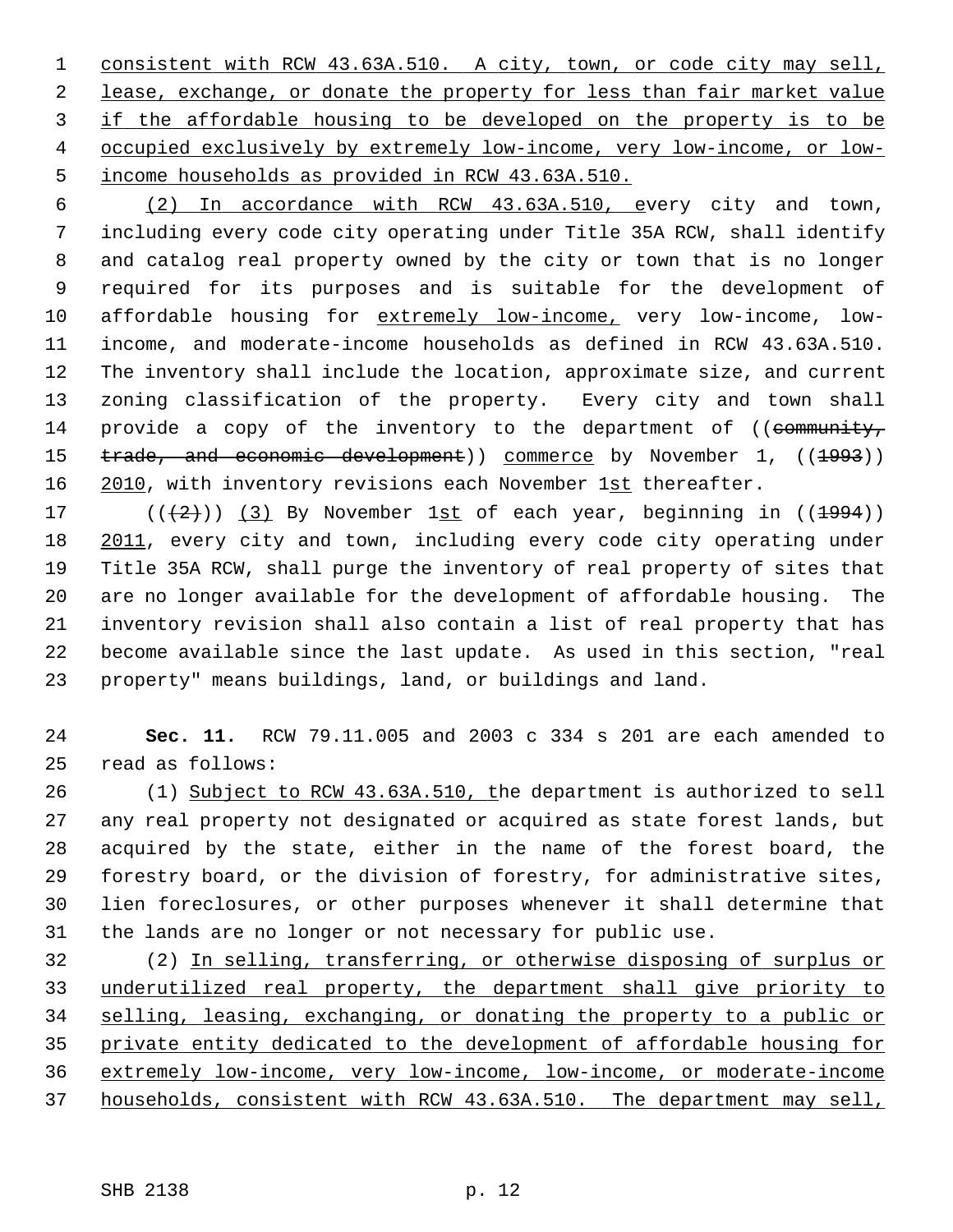lease, exchange, or donate the property for less than fair market value if the affordable housing to be developed on the property is to be occupied exclusively by extremely low-income, very low-income, or low- income households as provided in RCW 43.63A.510.

 5 (3) Except as otherwise provided under RCW 43.63A.510, the sale may 6 be made after public notice to the highest bidder for such a price as 7 approved by the governor, but not less than the fair market value of 8 the real property, plus the value of improvements thereon. Any 9 instruments necessary to convey title must be executed by the governor 10 in a form approved by the attorney general.

11  $((+3))$  (4) All amounts received from the sale must be credited to 12 the fund of the department of government that is responsible for the 13 acquisition and maintenance of the property sold.

 (5) In accordance with RCW 43.63A.510, the department shall 15 identify and catalog real property owned by the county that is no longer required for its purposes and is suitable for the development of affordable housing for extremely low-income, very low-income, low- income, and moderate-income households as defined in RCW 43.63A.510. The inventory must include the location, approximate size, and current 20 zoning classification of the property. The department shall provide a copy of the inventory to the department of commerce by November 1, 2010, with inventory revisions each November 1st thereafter.

 (6) By November 1st of each year, beginning in 2011, the department shall purge the inventory of real property of sites that are no longer available for the development of affordable housing. The inventory revision must include an updated listing of real property that has become available since the last update. As used in this section, "real property" means buildings, land, or buildings and land.

29 **Sec. 12.** RCW 79.22.060 and 2009 c 354 s 7 are each amended to read 30 as follows:

31 (1) With the approval of the board and subject to RCW 43.63A.510, 32 the department may directly transfer or dispose of state forest lands 33 without public auction, if the lands:

- 34 (a) Consist of ten contiguous acres or less;
- 35 (b) Have a value of twenty-five thousand dollars or less; or
- 36 (c) Are located in a county with a population of twenty-five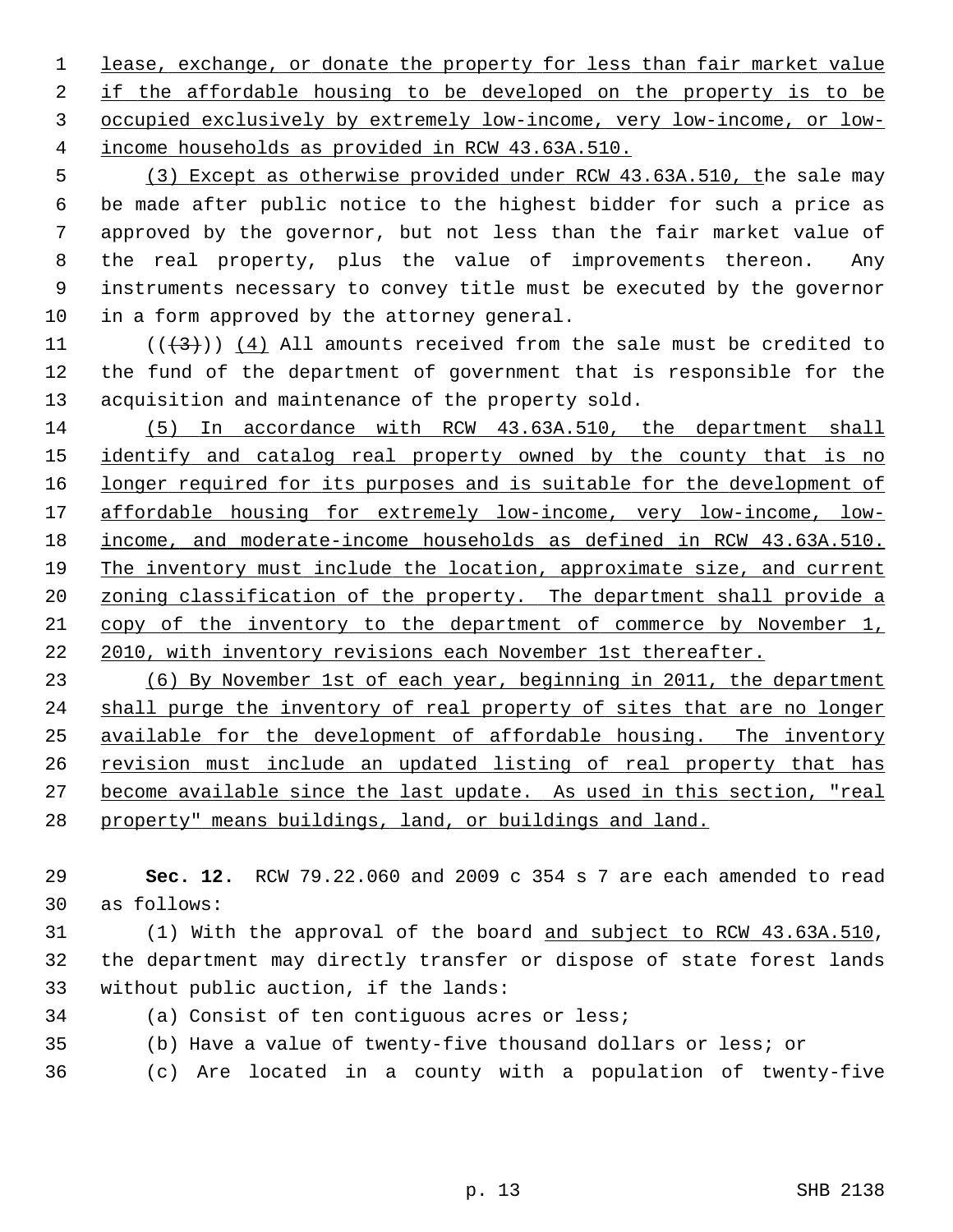1 thousand or less and are encumbered with timber harvest deferrals, 2 associated with wildlife species listed under the federal endangered 3 species act, greater than thirty years in length.

 4 (2) Disposal under this section may only occur in the following 5 circumstances:

6 (a) Transfers in lieu of condemnation;

 7 (b) Transfers to resolve trespass and property ownership disputes; 8 or

 9 (c) In counties with a population of twenty-five thousand or less, 10 transfers to public agencies.

11 (3) Except as otherwise provided under RCW 43.63A.510 and 12 79.11.005(2), real property to be transferred or disposed of under this 13 section shall be transferred or disposed of only after appraisal and 14 for at least fair market value, and only if the transaction is in the 15 best interest of the state or affected trust. Valuable materials 16 attached to lands transferred to public agencies under subsection 17 (2)(c) of this section must be appraised at the fair market value 18 without consideration of management or regulatory encumbrances 19 associated with wildlife species listed under the federal endangered 20 species act.

21 (4) The proceeds from real property transferred or disposed of 22 under this section shall be deposited into the park land trust 23 revolving fund and be solely used to buy replacement land within the 24 same county as the property transferred or disposed. In counties with 25 a population of twenty-five thousand or less, the portion of the 26 proceeds associated with valuable materials on the transferred land 27 must be distributed as provided in RCW 79.64.110.

 (5) In selling, transferring, or otherwise disposing of surplus or 29 underutilized property, the department shall give priority to selling, leasing, exchanging, or donating the property to a public or private entity dedicated to the development of affordable housing for extremely low-income, very low-income, low-income, or moderate-income households, consistent with RCW 43.63A.510. The department may sell, lease, exchange, or donate the property for less than fair market value if the affordable housing to be developed on the property is to be occupied exclusively by extremely low-income, very low-income, or low-income households as provided in RCW 43.63A.510.